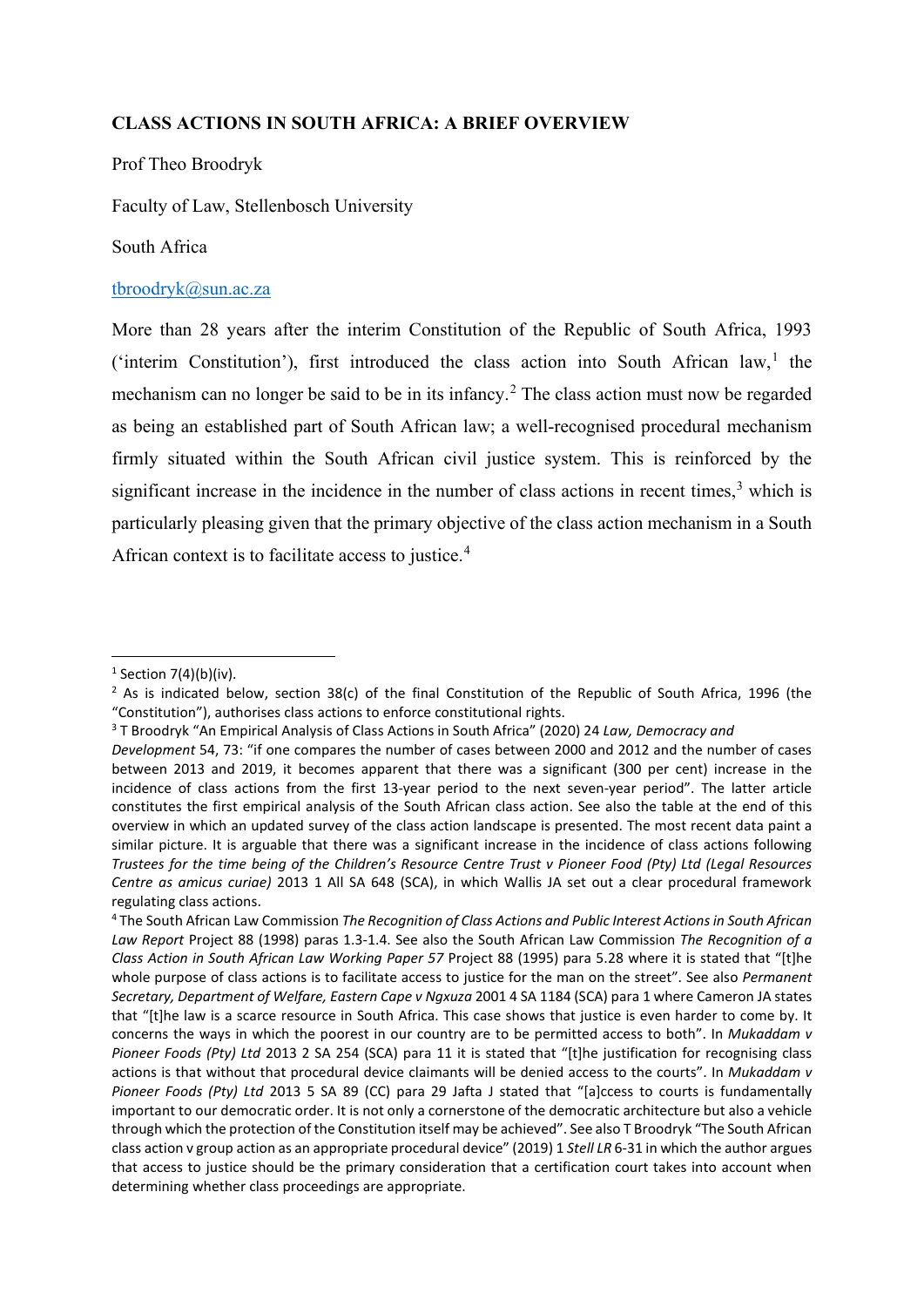Unfortunately, South Africa's legislature has not enacted legislation and/or court rules to regulate class actions.<sup>[5](#page-1-0)</sup> It has been left to the courts to develop the procedural framework within which class actions operate. Our courts should be commended for their role in this regard. However, several inconsistencies have arisen because of conflicting approaches by South African superior courts. This has proven to be the case, for example, in relation to the inconsistent approaches adopted by different divisions of the High Court of South Africa regarding the issue of whether it is necessary to certify Bill of Rights class actions.<sup>[6](#page-1-1)</sup> This does not lend itself to creating legal certainty insofar as the operation of the South African class action mechanism is concerned.<sup>[7](#page-1-2)</sup>

Section 38(c) of the Constitution, South Africa's supreme law, recognises a class action to enforce rights contained in the Constitution, commonly referred to as Bill of Rights class actions; in other words, class actions in terms of which rights contained in the Bill of Rights are alleged to be threatened or infringed. However, it is also possible to institute class actions in South Africa where non-constitutional rights are threatened or infringed, as was confirmed in *Trustees for the time being of the Children's Resource Centre Trust v Pioneer Food (Pty) Ltd (Legal Resources Centre as amicus curiae)* ('*Children's Resource Centre Trust*'). [8](#page-1-3) The latter case is significant because the Supreme Court of Appeal essentially set out a framework for the pursuance and adjudication of class actions in South Africa. Wallis JA held that, before a class action may be instituted, it must be certified.<sup>[9](#page-1-4)</sup> He also indicated certain certification requirements that must be considered by the court when deciding whether to certify a class action. These requirements are as follows:

- 1. There must be a class identifiable by objective criteria;
- 2. There must be a cause of action raising a triable issue;

<span id="page-1-0"></span><sup>5</sup> Locally, several scholars have called for the introduction of legislation to regulate the class action. See *inter alia*  W de Vos *Verteenwoordiging van Groepsbelange in die Siviele Proses* LLM dissertation RAU (1985); W de Vos "'n Groepsgeding in Suid-Afrika" (1985) 3 *TSAR* 296; W de Vos "'n Groepsgeding ('class action') as Middel ter Beskerming van Verbruikersbelange" (1989) *De Rebus* 373; E Hurter "Some thoughts on current developments relating to class actions in South African law as viewed against leading foreign jurisdictions" (2006) 39(3) *CILSA* 485; E Hurter "The class action in South Africa: Quo Vadis" (2008) 41(2) *De Jure* 293; E Gericke "Can class actions be instituted for breach of contract?" (2009) (2) *THRHR* 304; T Broodryk "The South African class action v group action as an appropriate procedural device" (2019) 1 *Stell LR* 6-31.

<span id="page-1-1"></span><sup>6</sup> See T Broodryk "Class action certification and constitutional claims: the South African case" (2020) *Maastricht Journal of European and Comparative Law* 1-24. <sup>7</sup> 2.

<span id="page-1-3"></span><span id="page-1-2"></span><sup>8</sup> 2013 1 All SA 648 (SCA).

<span id="page-1-4"></span><sup>&</sup>lt;sup>9</sup> However, uncertainty remains regarding whether Bill of Rights class actions must be certified. See Broodryk *Law, Democracy and Development* (2020) 54-85.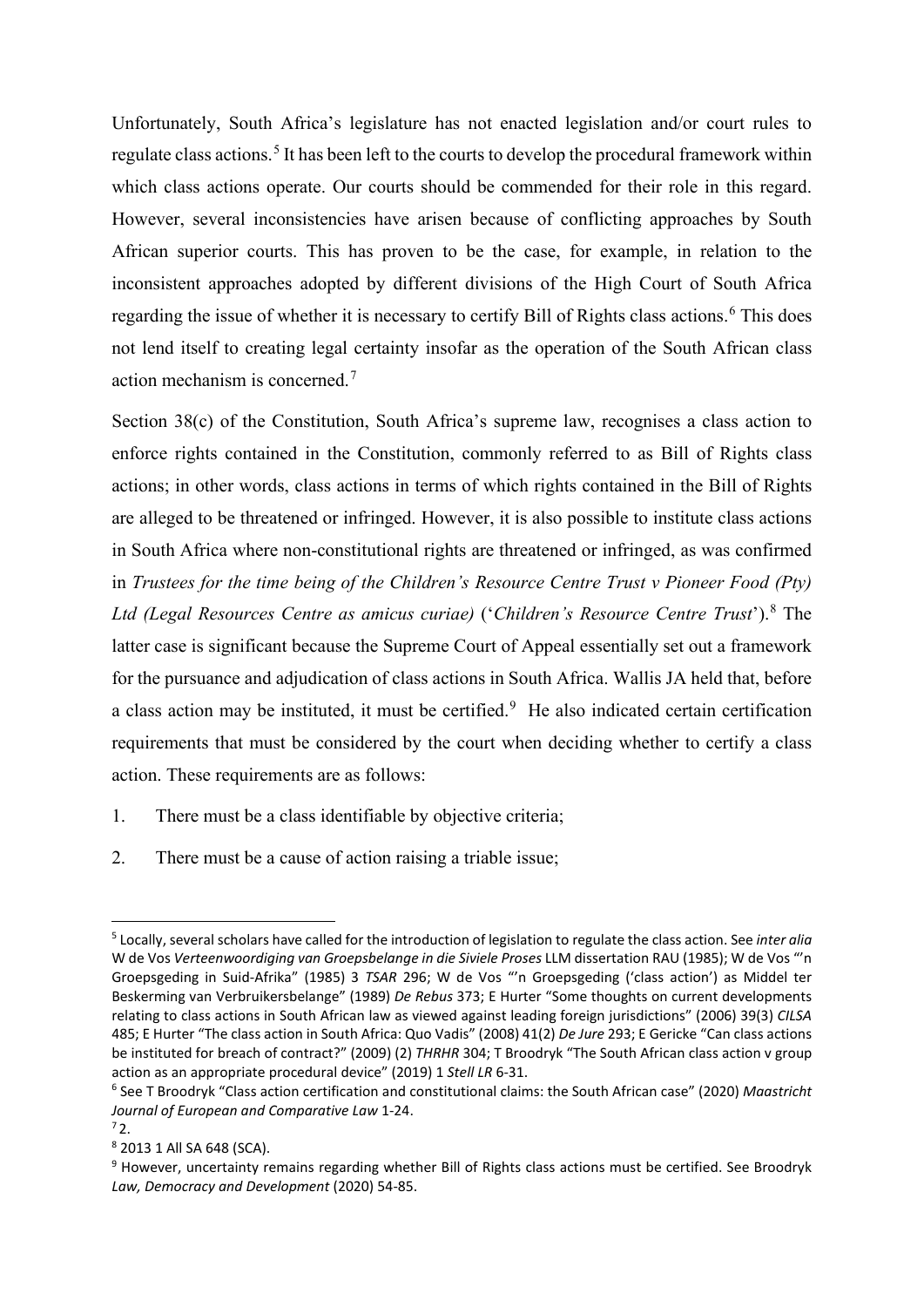- 3. The right to relief must depend upon the determination of issues of fact, or law, or both, common to all members of the class;
- 4. The relief sought, or damages claimed, must flow from the cause of action and must be ascertainable and capable of determination;
- 5. Where the claim is for damages there must be an appropriate procedure for allocating the damages to the members of the class;
- 6. The proposed representative must be suitable to be permitted to conduct the action and to represent the class; and
- 7. Given the composition of the class and the nature of the proposed action, a class action must be the most appropriate means of determining the claims of class members.

In *Mukaddam v Pioneer Foods (Pty) Ltd*, [10](#page-2-0) the Constitutional Court reduced the abovementioned requirements to mere factors and indicated that the certification court's guiding criteria in deciding whether to certify a class action is 'the interests of justice'.<sup>[11](#page-2-1)</sup>

South African courts have thus developed appropriate class action procedural rules through their inherent jurisdiction embodied in section 173 of the Constitution.<sup>[12](#page-2-2)</sup> Consequently, in *Mukaddam CC*, Froneman J stated the following in relation to the development of the common law by the Supreme Court of Appeal in *Children's Resource Centre Trust*:

"My understanding of the legal position flowing from this development is that courts are bound by the authoritative exposition of the development of the common law by the Supreme Court of Appeal – or by this Court, if it adds to or alters any feature of the development made by the Supreme Court of Appeal. Courts have no discretion under section 173 of the Constitution not to apply the common law as authoritatively articulated by the Supreme Court of Appeal or this Court. What they may do is to apply the developed law within the framework of their own process."[13](#page-2-3)

<span id="page-2-0"></span><sup>10</sup> *Mukaddam v Pioneer Foods (Pty) Ltd* 2013 10 BCLR 1135 (CC) ("Mukaddam CC"). The decision of the Supreme Court of Appeal is reported as follows: *Mukaddam v Pioneer Foods (Pty) Ltd* 2013 2 SA 254 (SCA).

<span id="page-2-3"></span><span id="page-2-1"></span><sup>&</sup>lt;sup>11</sup> Para 47. According to W de Vos "Opt-in Class Action for Damages Vindicated by Constitutional Court: Mukaddam v Pioneer Foods CCT 131/12" (2013) 4 *TSAR* 757 765-766, relegating the requirements for a class action to mere 'factors' under the umbrella of 'the interests of justice' is questionable. He states that "[t]his flies in the face of the very nature of a class action and the position in the leading class action regimes. A class action is very different from an ordinary civil suit. For a class action to proceed as such certain essential requirements must be satisfied, otherwise it would be a travesty to call it a class action".<br><sup>12</sup> C Plasket "South Africa" in D R Hensler, C Hodges & M Tulibacka (eds) The Globalization of Class Actions

<span id="page-2-2"></span><sup>(2009) 256</sup> 261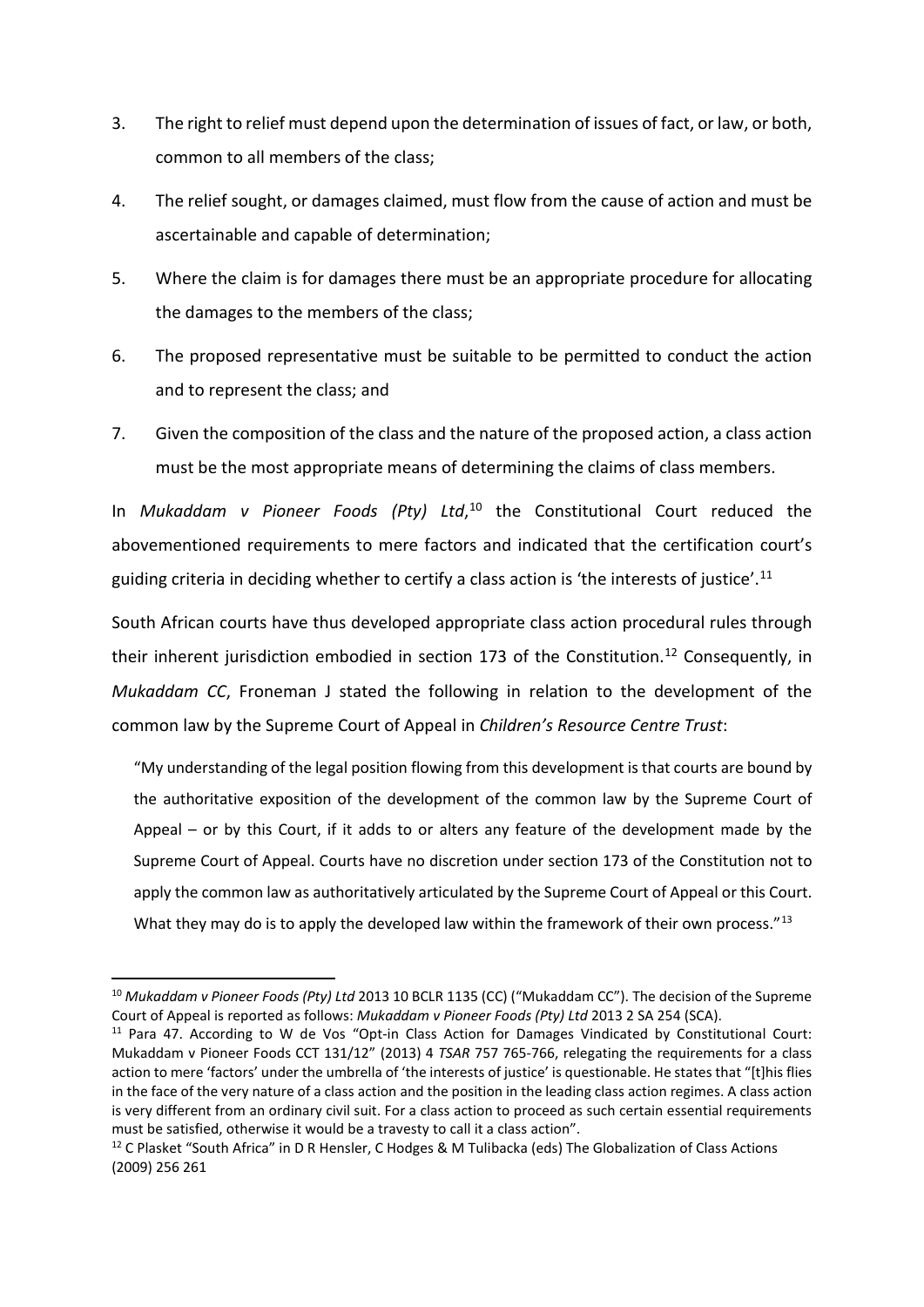# **List of South African class action certification decisions**

This author has identified 19 cases, in total, where a South African superior court, sitting as a court of first instance, made a definitive pronouncement on whether the matter could proceed as a class action, and where it is clear from the judgment or order that the applicant(s) intended to frame the matter as a class action.<sup>[14](#page-3-0)</sup> The cases are listed in the table below.

| N <sub>0</sub> | Case name                                                                                                                                                             | Nature of issue(s)                                                                                                                                                                                                                                                                                                                                                        | <b>Proceed</b><br>as class<br>action? | Opt-in /<br>opt-out /<br>bifurcated | <b>Reason for non-</b><br>certification                                                                                                                                                                                                                                                     |
|----------------|-----------------------------------------------------------------------------------------------------------------------------------------------------------------------|---------------------------------------------------------------------------------------------------------------------------------------------------------------------------------------------------------------------------------------------------------------------------------------------------------------------------------------------------------------------------|---------------------------------------|-------------------------------------|---------------------------------------------------------------------------------------------------------------------------------------------------------------------------------------------------------------------------------------------------------------------------------------------|
| 1.             | Ngxuza v Permanent<br>Secretary,<br>Department<br>$\sigma f$<br>Welfare,<br>Eastern<br>Cape <sup>15</sup>                                                             | Employee benefits: the<br>applicants, all of whom<br>had in the past received<br>monthly disability grants,<br>alleged<br>that<br>the<br>respondents<br>had<br>suspended these grants in<br>an unlawful manner and<br>had done so to numerous<br>other people in the Eastern<br>Cape province.                                                                            | Yes                                   | Opt-out                             | n/a                                                                                                                                                                                                                                                                                         |
| 2.             | FirstRand Bank Ltd v<br>Chaucer<br>Publications<br>( Pty)<br>$Ltd^{16}$                                                                                               | Constitutional<br>rights:<br>respondents published an<br>article in which it was<br>suggested<br>that<br>the<br>applicant was guilty of<br>involvement<br>in<br>a.<br>fraudulent scheme.<br>The<br>applicant averred that the<br>article was defamatory.                                                                                                                  | N <sub>o</sub>                        | n/a                                 | The<br>applicant<br>failed to establish<br>locus standi.                                                                                                                                                                                                                                    |
| 3.             | Trustees for the Time<br><b>Being</b><br>$\sigma f$<br>the<br>Children's Resource<br>Trust<br>Centre<br>$\mathcal{V}$<br>Pioneer Foods (Pty)<br>Limited <sup>17</sup> | Competition: <sup>18</sup><br>respondents<br>had<br>been<br>found to had contravened<br>the Competition Act 89 of<br>1998<br>regarding<br>bread<br>pricing and distribution<br>and<br>the<br>Competition<br>Commission had made<br>rulings in this regard. The<br>applicants,<br>comprising<br>consumers<br>and<br>distributors,<br>applied to<br>court for permission to | No                                    | n/a                                 | In the consumers'<br>application,<br>the<br>court found that the<br>applicants did not<br>make<br>out<br>a<br>sufficiently<br>identifiable<br>class,<br>and that applicants'<br>did<br>papers<br>not<br>disclose a cause of<br>action.<br>In<br>the<br>distributors'<br>application,<br>the |

<sup>13</sup> *Mukaddam v Pioneer Foods (Pty) Ltd* 2013 10 BCLR 1135 (CC) para 67.

<span id="page-3-0"></span><sup>&</sup>lt;sup>14</sup> This table depicts the position as at 1 October 2021.<br><sup>15</sup> 2001 (2) SA 209 (E).

<span id="page-3-2"></span><span id="page-3-1"></span><sup>16</sup> 2008 (2) All SA 544 (C).

<span id="page-3-3"></span><sup>17</sup> 2011 JDR 0498 (WCC).

<span id="page-3-4"></span><sup>&</sup>lt;sup>18</sup> D Unterhalter & A Coutsoudis "Class actions and causes of action" in M Du Plessis, J Oxenham, I Goodman, L Kelly and S Pudifin-Jones (eds) *Class action litigation in South Africa* (2017) 53.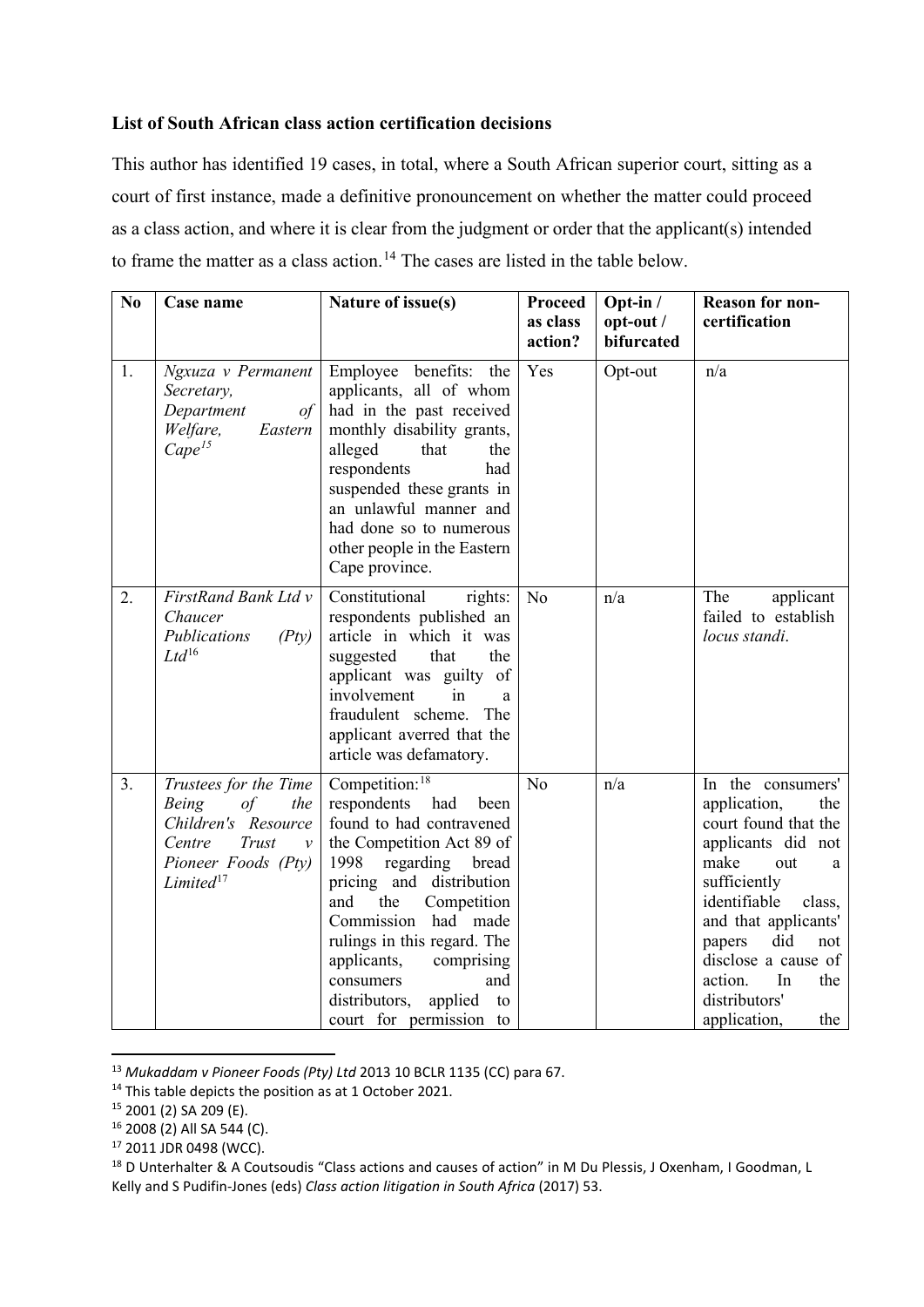|    |                                                                                                              | actions<br>institute<br>class<br>against respondents for<br>damages as result of the<br>contraventions.                                                                                                                                                                                                                                                       |                |         | court<br>was<br>not<br>satisfied that there<br>common<br>were<br>questions of fact<br>and law in respect<br>of<br>members<br>of<br>proposed class.                                        |
|----|--------------------------------------------------------------------------------------------------------------|---------------------------------------------------------------------------------------------------------------------------------------------------------------------------------------------------------------------------------------------------------------------------------------------------------------------------------------------------------------|----------------|---------|-------------------------------------------------------------------------------------------------------------------------------------------------------------------------------------------|
| 4. | Magidiwana<br>$\mathcal{V}$<br>President<br>of<br>the<br>Republic of South<br>Africa (No $1$ ) <sup>19</sup> | Constitutional rights: the<br>primary issue was whether<br>the constitutional rights to<br>access and to equality<br>were infringed due to the<br>conduct of the second and<br>third<br>respondents<br>in<br>refusing legal aid to the<br>applicants.                                                                                                         | Yes            | Opt-out | n/a                                                                                                                                                                                       |
| 5. | Pretorius v Transnet<br>Second<br>Defined<br>Benefit Fund <sup>20</sup>                                      | benefits:<br>Employee<br>applicants<br>sought<br>to<br>compel Transnet (fourth<br>respondent) and the state<br>(fifth<br>and<br>sixth<br>respondents) to pay a<br>'legacy debt' of R80 billion<br>dating<br>from<br>the<br>establishment of Transnet,<br>to the funds (first and<br>second respondent)<br>in<br>accordance with their<br>alleged obligations. | Yes            | Opt-out | n/a                                                                                                                                                                                       |
| 6. | Bartosch v Standard<br><b>Bank of South Africa</b><br>Limited <sup>21</sup>                                  | Credit: applicant sought a<br>declarator that thousands<br>of credit agreements were<br>reckless as envisaged by<br>section 80 of the National<br>Credit Act 34 of 2005.                                                                                                                                                                                      | N <sub>o</sub> | n/a     | The applicant did<br>not disclose a cause<br>of action raising a<br>triable issue and the<br>court did not have<br>the<br>necessary<br>jurisdiction<br>to<br>adjudicate<br>the<br>matter. |
| 7. | Linkside v Minister of<br><b>Basic Education</b> <sup>22</sup>                                               | Constitutional rights: the<br>application concerned the<br>failure by the Eastern<br>Cape Department of Basic<br>Education<br>to<br>appoint<br>educators in vacant posts<br>at various public schools<br>throughout the province,                                                                                                                             | Yes            | Opt-in  | n/a                                                                                                                                                                                       |

<span id="page-4-0"></span><sup>19</sup> 2014 (1) All SA 61 (GNP).

<span id="page-4-1"></span><sup>20</sup> 2014 (6) SA 77 (GP). Settlement reported at *Ex Parte: Pretorius and Others* (42355/2015) [2020] ZAGPPHC 438 (22 June 2020).

<sup>&</sup>lt;sup>21</sup> 2014 JDR 1687 (ECP).

<span id="page-4-3"></span><span id="page-4-2"></span><sup>&</sup>lt;sup>22</sup> Order (by agreement) by the High Court of South Africa, Eastern Cape Division, Grahamstown, dated 20 March 2014, under case number 3844/2013. A copy of the order is on file with the author.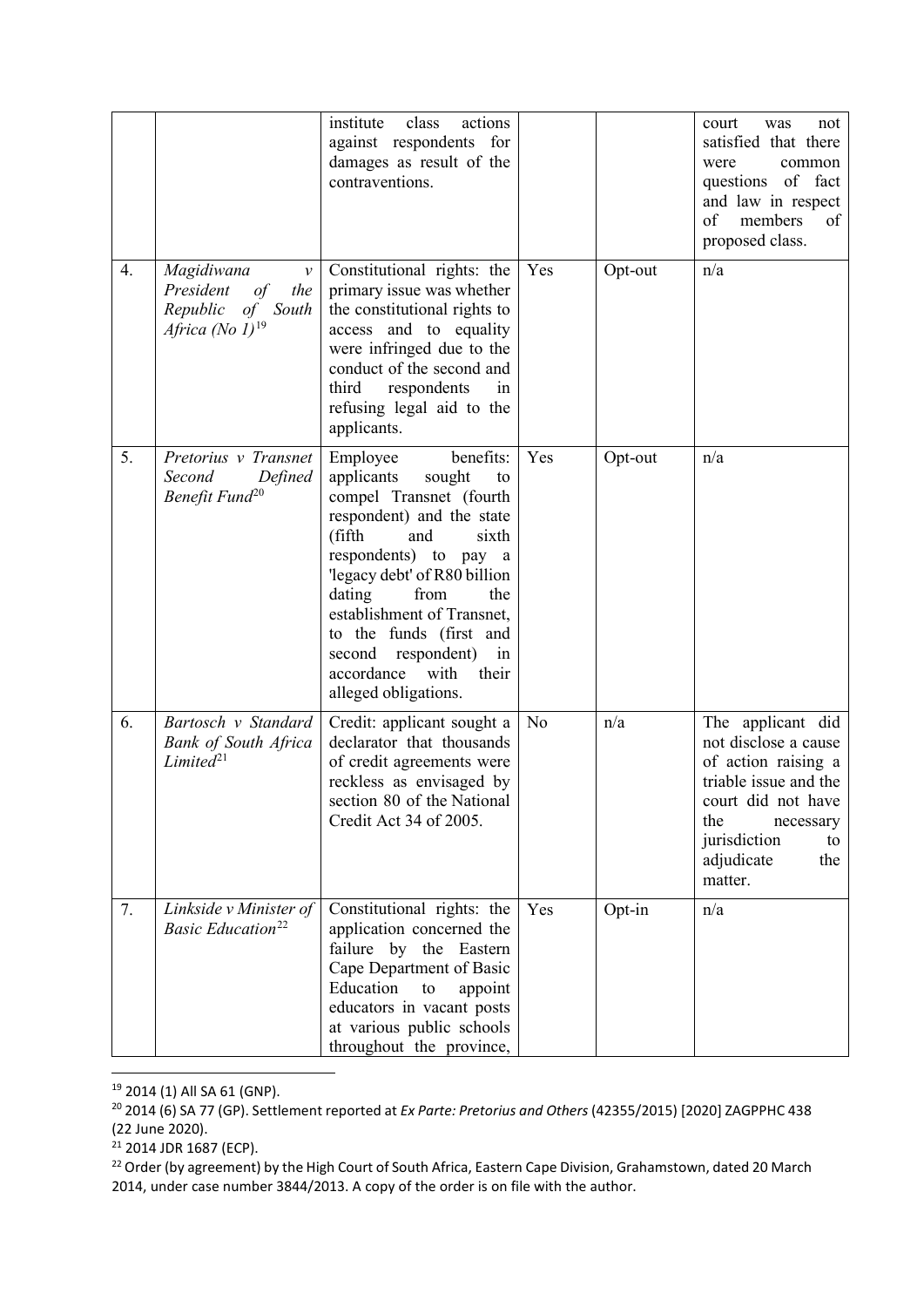|     |                                                                                                                                                                                            | the<br>consequent<br>and<br>violation of the right of the<br>children at those schools<br>basic education as<br>to<br>guaranteed by section 29<br>of the Constitution.                                                                                                                                                                                                                                                                                                                                           |                |                   |                                                                                                                                                                                                                         |
|-----|--------------------------------------------------------------------------------------------------------------------------------------------------------------------------------------------|------------------------------------------------------------------------------------------------------------------------------------------------------------------------------------------------------------------------------------------------------------------------------------------------------------------------------------------------------------------------------------------------------------------------------------------------------------------------------------------------------------------|----------------|-------------------|-------------------------------------------------------------------------------------------------------------------------------------------------------------------------------------------------------------------------|
| 8.  | Road<br>Freight<br>Association v Chief<br>Fire<br>Officer<br>Emakhazeni <sup>23</sup>                                                                                                      | Municipal<br>misconduct:<br>application relates to the<br>second<br>respondent<br>masquerading<br>as<br>a<br>municipality, or a section<br>of<br>the<br>municipality,<br>exercising<br>statutory<br>powers reserved for a<br>municipality by the Fire<br>Brigade Services Act 99 of<br>1987, and by performing<br>false 'emergency services'<br>and<br>then<br>coercively<br>exacting payment for such<br>'services'<br>allegedly on<br>behalf<br>of<br>the<br>third<br>respondent<br><b>as</b><br>municipality. | Yes            | Opt-out           | n/a                                                                                                                                                                                                                     |
| 9.  | Nkala<br><b>Harmony</b><br>$\mathcal V$<br>Gold<br>Mining<br>Ltd and<br>Company<br>others<br>(Treatment)<br><b>Action</b><br>Campaign<br>NPC and another as<br>amici curiae) <sup>24</sup> | Personal injury, delictual:<br>the case concerned<br>the<br>attempts<br>by<br>the<br>mineworkers employed in<br>the gold mining industry,<br>and their dependants, to<br>obtain compensation as a<br>result of the mineworkers<br>having contracted silicosis<br>or tuberculosis as a result<br>of their employment on<br>the mines.                                                                                                                                                                             | Yes            | <b>Bifurcated</b> | n/a                                                                                                                                                                                                                     |
| 10. | National Union<br>$\sigma f$<br><b>Metalworkers</b><br>$\sigma f$<br>South<br>Africa<br>$\mathcal{V}$<br>Oosthuizen <sup>25</sup>                                                          | Employee benefits: matter<br>pertains to legal action<br>against trustees of<br>an<br>employees'<br>It<br>trust.<br>provides for employees'<br>shares in the employer<br>company for which the<br>trustees must subscribe<br>and hold for the benefit of<br>the employees. Various<br>allegations of malfeasance<br>are made, including that<br>the trustees had concluded                                                                                                                                       | N <sub>o</sub> | n/a               | The<br>for<br>request<br>certification<br>was<br>made ex post facto,<br>but<br>the<br>of<br>circumstances<br>the case<br>did<br>not<br>justify<br>the<br>relaxation of<br>the<br>requirement of prior<br>certification. |

<span id="page-5-1"></span><span id="page-5-0"></span><sup>&</sup>lt;sup>23</sup> 2015 JDR 1802 (GP).

<sup>24</sup> 2016 (3) All SA 233 (GJ). Settlement reported at: *Ex Parte Nkala* 2019 JDR 0059 (GJ).

<span id="page-5-2"></span><sup>&</sup>lt;sup>25</sup> 2017 (6) SA 272 (GJ).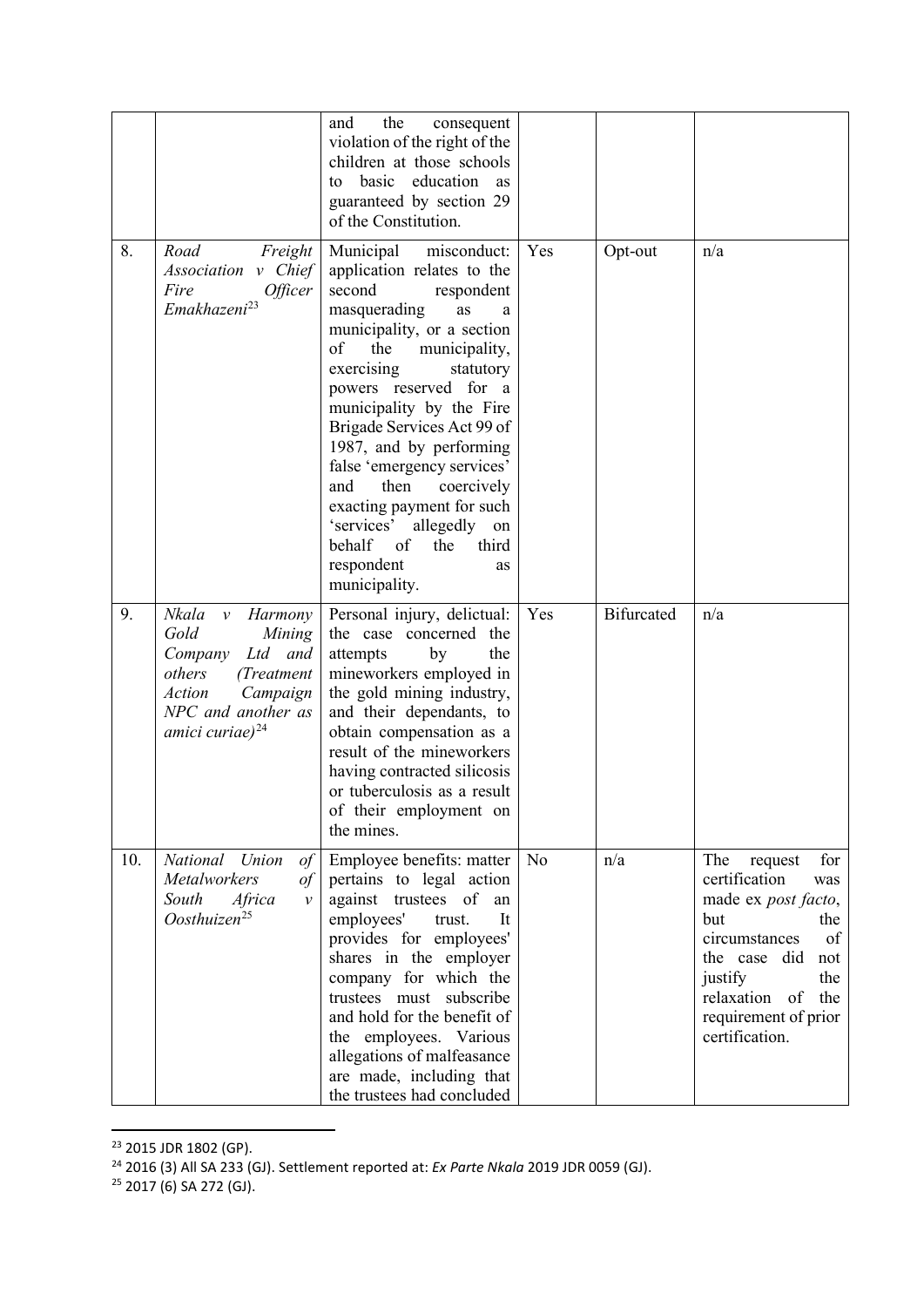|     |                                                                                                | a sale of the shares at a<br>favourable price but failed<br>enforce<br>specific<br>to<br>performance<br>by<br>the<br>purchaser.                                                                                                                                                                                                                                                                                                            |                |                   |                                                                                                                                                                                                    |
|-----|------------------------------------------------------------------------------------------------|--------------------------------------------------------------------------------------------------------------------------------------------------------------------------------------------------------------------------------------------------------------------------------------------------------------------------------------------------------------------------------------------------------------------------------------------|----------------|-------------------|----------------------------------------------------------------------------------------------------------------------------------------------------------------------------------------------------|
| 11. | Solidarity<br>$\mathcal{V}$<br>Government<br><b>Employees</b><br>Pension<br>Fund <sup>26</sup> | Employee benefits: the<br>applicant sought an order<br>granting<br>it leave<br>to<br>institute a class action<br>against the Government<br><b>Employees Pension Fund</b><br>("GEPF") on behalf of or<br>a representative<br>of<br>as<br>members of the GEPF, ex-<br>spouses of members of the<br>GEPF and dependants of<br>deceased members of the<br><b>GEPF</b><br>who<br>became<br>entitled to payment of<br>benefits after April 2015. | N <sub>o</sub> | n/a               | Class action could<br>be oppressive and<br>thus<br>inconsistent<br>with the interests of<br>justice<br>and<br>Solidarity<br>was<br>found not to be a<br>suitable person to<br>represent the class. |
| 12. | Gqirana<br>$\mathcal V$<br>Government<br>Employees<br>Pension<br>Fund <sup>27</sup>            | Employee benefits: the<br>applicants<br>seek<br>reimbursement and correct<br>of<br>their<br>calculation<br>benefits<br>their<br>towards<br>contribution to the Ciskei<br>Civil Servants Pension<br>Fund since 1981 until<br>1996.                                                                                                                                                                                                          | N <sub>o</sub> | n/a               | The<br>applicants<br>failed to attach draft<br>particulars of claim<br>to their papers and<br>did not sufficiently<br>disclose a cause of<br>action.                                               |
| 13. | Ngobeni<br>Tiger<br>$\mathcal V$<br>Brands Ltd <sup>28</sup>                                   | Personal injury, Consumer<br>Protection Act 68 of 2008<br>delictual:<br>the<br>and<br>applicants suffered harm<br>of<br>in<br>consequence<br>contracting an infection of<br>Listeria Monocytogenes,<br>by ingesting contaminated<br>food products originating<br>from or having passed<br>through the Enterprise<br>meat processing facility at<br>Polokwane over the period<br>23 October 2016 to 3<br>September 2018.                    | Yes            | <b>Bifurcated</b> | n/a                                                                                                                                                                                                |
| 14. | Grootboom v MEC:<br>Department<br>of                                                           | Labour and employment:<br>the applicants were, at<br>various times, employed<br>School<br>Governing<br>by                                                                                                                                                                                                                                                                                                                                  | Yes            | Opt-in            | n/a                                                                                                                                                                                                |

<span id="page-6-0"></span><sup>&</sup>lt;sup>26</sup> 2018 JDR 0312 (GP).

<span id="page-6-1"></span><sup>&</sup>lt;sup>27</sup> 2018 JDR 0199 (GP).

<span id="page-6-2"></span><sup>&</sup>lt;sup>28</sup> Order (by agreement) by the High Court of South Africa, Gauteng Local Division, Johannesburg, dated 12 December 2018, under case number 12835/2018. A copy of the order is on file with the author.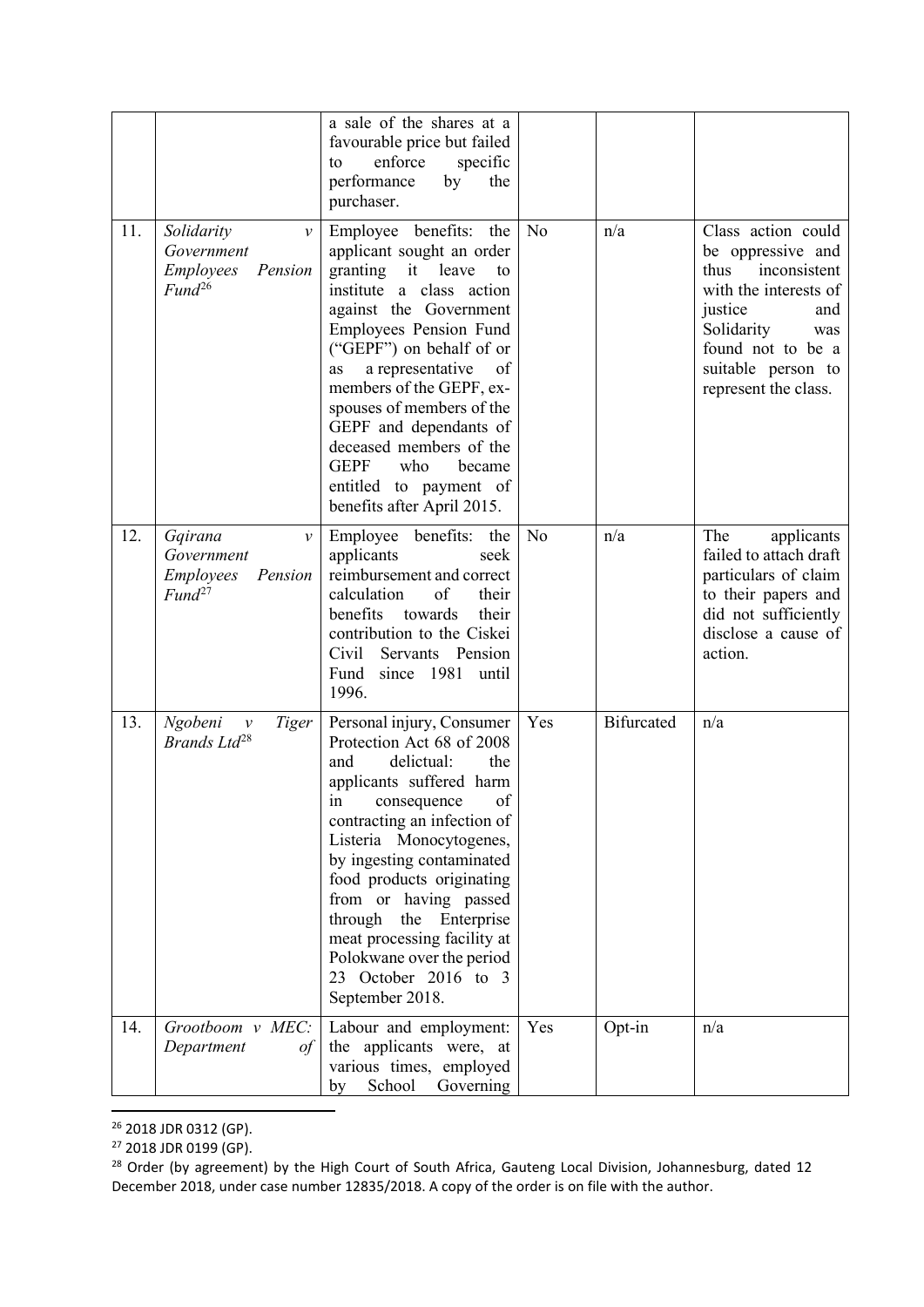|     | Eastern<br><i>Education,</i><br>Cape Province <sup>29</sup>                                                                                                                                 | Bodies<br>("SGBs")<br>as<br>They<br>teachers.<br>were<br>employed by the SGBs<br>because the respondents<br>had not appointed teachers<br>to posts on the teaching<br>establishment of public<br>schools as they should<br>have done. The applicants<br>alleged that they were paid<br>a great deal less than they<br>would have been paid if<br>they had been employed<br>by the second respondent,<br>the<br>Superintendent-<br>General of the Department<br>Education in<br>of<br>the<br>provincial government.                                                                                                           |                |     |                                                                                                                                          |
|-----|---------------------------------------------------------------------------------------------------------------------------------------------------------------------------------------------|------------------------------------------------------------------------------------------------------------------------------------------------------------------------------------------------------------------------------------------------------------------------------------------------------------------------------------------------------------------------------------------------------------------------------------------------------------------------------------------------------------------------------------------------------------------------------------------------------------------------------|----------------|-----|------------------------------------------------------------------------------------------------------------------------------------------|
| 15. | Sabie Chamber<br>$\circ f$<br>Commerce<br>and<br>Thaba<br>Tourism v<br>Chweu<br>Local<br>Municipality;<br>Resilient Properties<br>Proprietary Limited v<br>Eskom Holdings Soc<br>$Ltd^{30}$ | Constitutional rights: the<br>applicants sought to have a<br>decision taken by Eskom<br>to terminate or interrupt<br>the supply of electricity to<br>their<br>respective<br>municipalities<br>declared<br>invalid and inconsistent<br>with the Constitution.                                                                                                                                                                                                                                                                                                                                                                 | N <sub>o</sub> | n/a | List of names and<br>numbers required to<br>get the class action<br>off the ground was<br>not procured.                                  |
| 16. | Tindleli and another<br>Government<br>$\mathcal{V}$<br>Employees<br>Pension<br>Fund <sup>31</sup>                                                                                           | Employee<br>benefits:<br>applicants claim damages<br>sustained because they<br>suffered<br>allegedly<br>prejudice due<br>to the<br>government's<br>mishandling of their exit<br>from<br>the<br>Transkeian<br><b>Service</b><br>Government<br>Pension Fund when they<br>were incorporated into the<br>respondent. Thousands of<br>the former members of the<br>Transkeian Government<br>Service Pension Fund (the<br>previous Fund),<br>who<br>contributed towards the<br>previous fund from 1975<br>until 1996, are<br>being<br>affected<br>by<br>the<br>government's<br>mishandling of their exit<br>from the previous fund | No             | n/a | Applicant failed to<br>establish<br>locus<br>standi.<br>Second<br>point <i>in</i><br>limine<br>regarding<br>non-<br>joinder also upheld. |

<span id="page-7-0"></span><sup>&</sup>lt;sup>29</sup> 2019 JDR 0018 (ECG).

<span id="page-7-2"></span><sup>31</sup> 2019 JDR 0977 (GP).

<span id="page-7-1"></span><sup>30</sup> (2295/2017, 83581/2017) 2019 ZAGPPHC 112 (7 March 2019).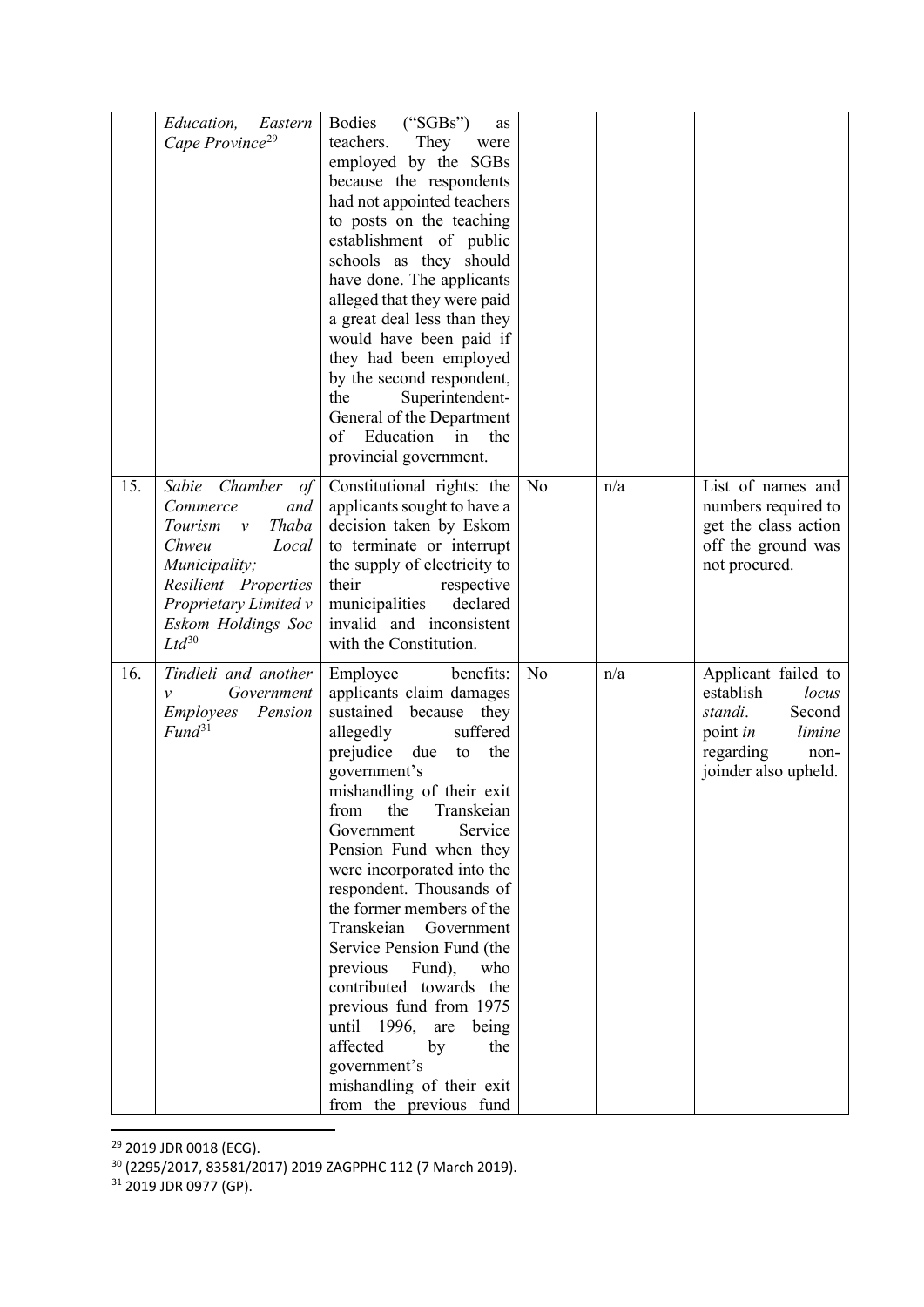|     |                                                                                                                                  | when<br>they<br>were<br>incorporated into<br>the<br>respondent<br>on<br>1 May 1996.                                                                                                                                                                                                                                                                                                                                                                                                                   |                |         |                                                                                                                                                                           |
|-----|----------------------------------------------------------------------------------------------------------------------------------|-------------------------------------------------------------------------------------------------------------------------------------------------------------------------------------------------------------------------------------------------------------------------------------------------------------------------------------------------------------------------------------------------------------------------------------------------------------------------------------------------------|----------------|---------|---------------------------------------------------------------------------------------------------------------------------------------------------------------------------|
| 17. | Vlok v Georgiou <sup>32</sup>                                                                                                    | Shareholders: Application<br>for certification on behalf<br>of investors who bought<br>shares in one or more, of<br>four<br>separate property<br>syndication companies,<br>with<br>claims<br>against<br>directors<br>various<br>and<br>individuals involved in the<br>property schemes that are<br>based<br>buy-back<br>on<br>agreements,<br>alleged<br>fraudulent and reckless<br>dealings<br>and<br>misrepresentations.                                                                             | Yes            | Opt-in  | n/a                                                                                                                                                                       |
| 18. | De Bruyn v Steinhoff<br>International<br>Holdings $N.V.^33$                                                                      | Shareholders:<br>The<br>Steinhoff<br>(applicant)<br>shareholders<br>allege that<br>the respondents failed to<br>carry out their statutory<br>and common law duties of<br>care and that losses were<br>suffered<br>by<br>the<br>shareholders as a result<br>thereof.                                                                                                                                                                                                                                   | N <sub>o</sub> | n/a     | The<br>application<br>failed because the<br>claims relied upon<br>do not, in law,<br>disclose a cause of<br>action. The class<br>action does not raise<br>triable issues. |
| 19. | Stellenbosch<br>University<br>Law<br>Clinic<br>Lifestyle<br>$\mathcal V$<br>Direct<br>Group<br>International (Pty)<br>$Ltd^{34}$ | The<br>Consumer<br>law:<br>applicants<br>the<br>seek<br>certification<br>of<br>class<br>action to be instituted<br>against the respondents<br>in which they will seek<br>undo<br>certain<br>to<br>agreements which the<br>respondents<br>allegedly<br>concluded<br>with<br>a.<br>multitude of consumers,<br>various<br>reverse<br>to<br>transactions concluded<br>such<br>pursuant<br>to<br>and<br>agreements<br>to<br>compensate<br>aggrieved<br>consumers for the losses<br>allegedly incurred as a | Yes            | Opt-out | n/a                                                                                                                                                                       |

<span id="page-8-0"></span><sup>&</sup>lt;sup>32</sup> 2020 1 All SA 884 (GP).

<span id="page-8-1"></span><sup>33</sup> (29290/2018) [2020] ZAGPJHC 145 (26 June 2020).

<span id="page-8-2"></span><sup>&</sup>lt;sup>34</sup> 2021 4 All SA 219 (WCC).